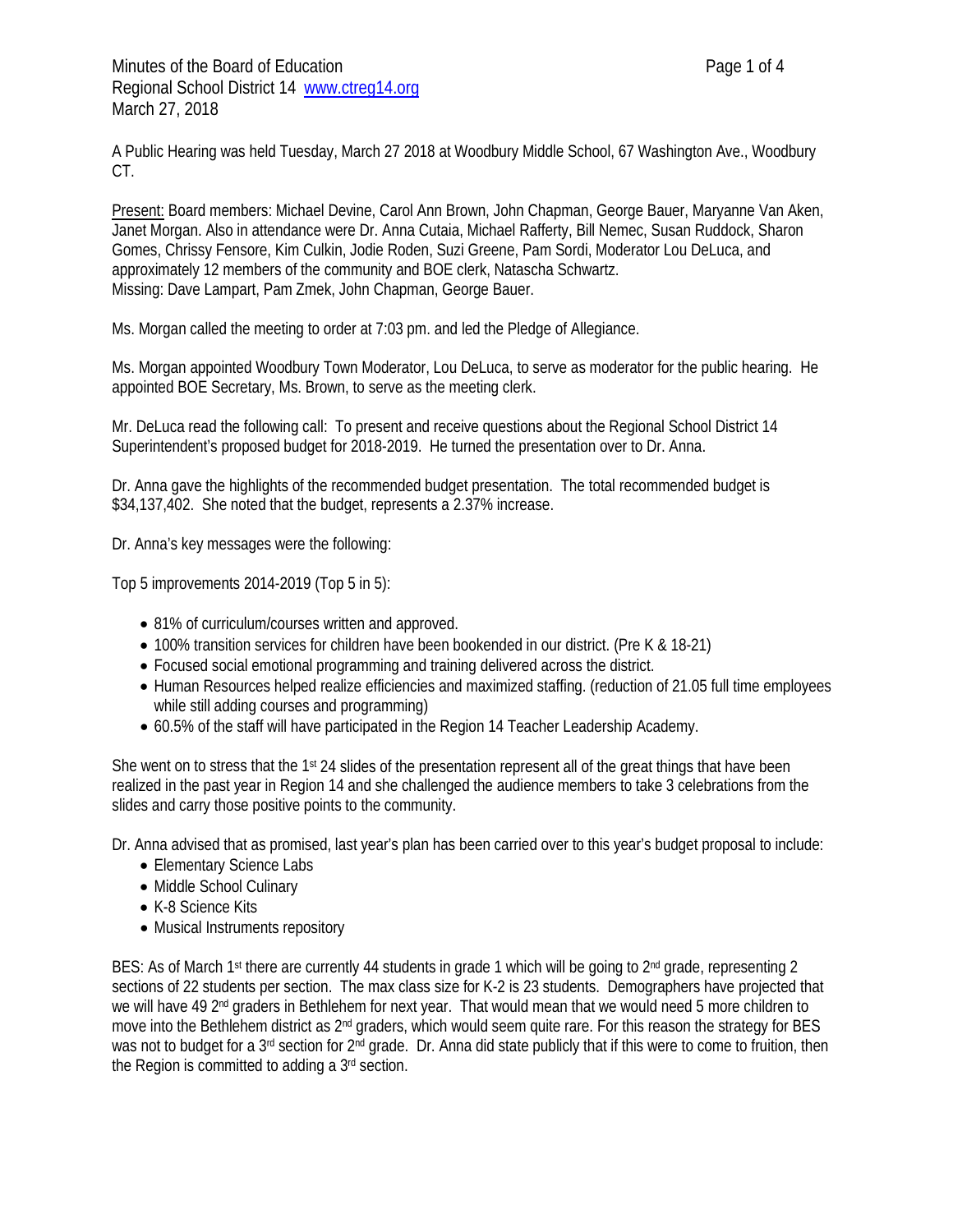WMS: Dr. Anna advised that she and the leadership team were looking for decreases or efficiencies, so instead of continuing with STEAM, it has been embedded into the new Math and Science curricula, thereby having the opportunity of adding Culinary. It is important to note that there is no budgetary impact by doing this.

Program improvements:

The leadership team is committed to focus more on student support services in health: social emotional and mental health. The region will be moving to a school counselor from Prek-12 with a district wide social worker to work with families off hours as needed. Moving to a school counseling program consists of a broader scope of services, providing early skill development and detection of emerging deficits.

The new structure will be as follows:

School Counselor District Social worker Instructional Leader Support Services

Dr. Anna wanted to also discuss test scores. She gave an example of the typical 8<sup>th</sup> grader taking ELA and Math. That student would have experienced 3 different programs over the course of his/her schooling and none of those programs were based on curriculum. The region is addressing the problem in a sustainable way with having proper curriculum.

Dr. Anna advised that she has listened to the parents and is happy to announce that the region will be offering both Spanish along with French in 8<sup>th</sup> Grade and we will offer one years' worth of work for one credit.

Mr. DeLuca opened the floor for public comment:

Roberta Zulpa of Woodbury asked why the region has decided to remove a Media Specialist position at BES. She is concerned that there will be a lack of support especially as it relates to I.T. issues with Chromebooks.

Dr. Anna answered that BES has 12 sections, and direct instruction doesn't warrant a full time Media Specialist in order to receive the necessary support. The Instructional Leader for Tech Integration will be handling a lot of these issues along with the I.T. dept. The region did an analysis to make sure there that will be enough coverage to support the students.

Diane McLeod of Woodbury had a few questions:

1) In Dr. Anna's previous budget presentation she discussed buckets and that Art would be looked at in in  $4<sup>th</sup>$ year and where are we with that?

Dr. Anna answered that we are addressing art as a whole. The new music curriculum will be presented to the Board of Education on April 9<sup>th</sup>. There are also revamped courses which will be offered at NHS and the region has taken on the new arts standards and that we will be revisiting in all schools.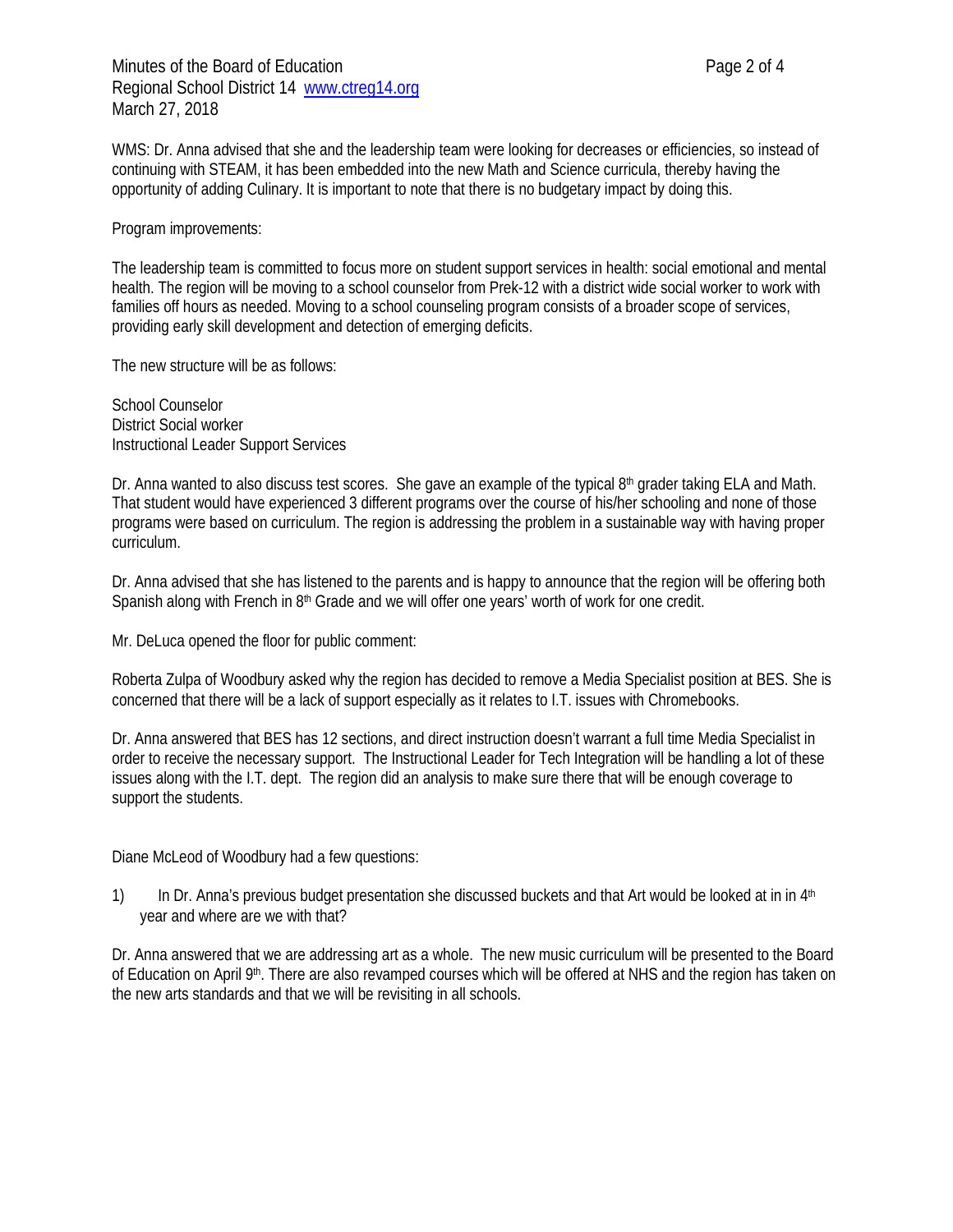2) With the change in foreign languages, it's been heard in the community that the region may be offering more online foreign languages. If this is the case, how do the online courses that we are looking in to compare with other competitive schools?

Dr. Anna answered that the region has checked with other schools as to what they are offering, and the leadership's vision and hope in the next few years, is that when a student gets to high school, he/she will be able to take any language on line. This will give students the opportunity to continue French in High School. Apart from Spanish and French, we will be offering ASL (American Sign Language) and at the moment Latin will be the first office on line course.

3) Mrs. McLeod asked if anyone on the Board has seen the documentary, *Beyond Measures*, which talks about project based learning in a less traditional environment, how to work in groups, etc. and if the region has considered it?

Dr. Anna advised that neither she nor the Board have seen the documentary but they are looking into many different options.

4) Mrs. McLeod wanted to understand more about the changes in support services; what is the difference and why is it considered an improvement?

Dr. Anna explained that the counselors will work with all kids, the social worker handles more of the middle part which represent approximately 10-15% of the student body who have emotional behavioral concerns. This is to be more responsive rather than reactive to the needs of those children. The Psychologist will handle approximately 5- 10% of the student body which addresses more comprehensive needs such as psychiatric evaluations.

5) With the declining enrollment, there is talk in the community that some people are wondering why we haven't already closed a school and are advocating for a closure. What would Dr. Anna like to say to the community in regards to this talk?

Dr. Anna wanted to be very clear and quash any rumors. The region does not have plans to close a school. The District Advisory Committee was formed to do a demographics as well as facilities feasibility study. The Committee will be holding a meeting to hear presentations from 3 firms, and from there 1 firm will be chosen to be recommended to the Board of Education in early April.

Nicole Batali of Woodbury asked:

- 1) What is the difference between a counselor and a social worker? What are the credentials and reason for replacing them?
- Dr. Anna addressed this question previously when asked by Mrs. McLeod.
- 2) Does the person who will be the instructional leader for Math and Science have the credentials to do both?

Dr. Anna answered that the region is providing a lot of professional development in both science and math. She also mentioned that both subjects are so integrated, and that many small schools follow the same model.